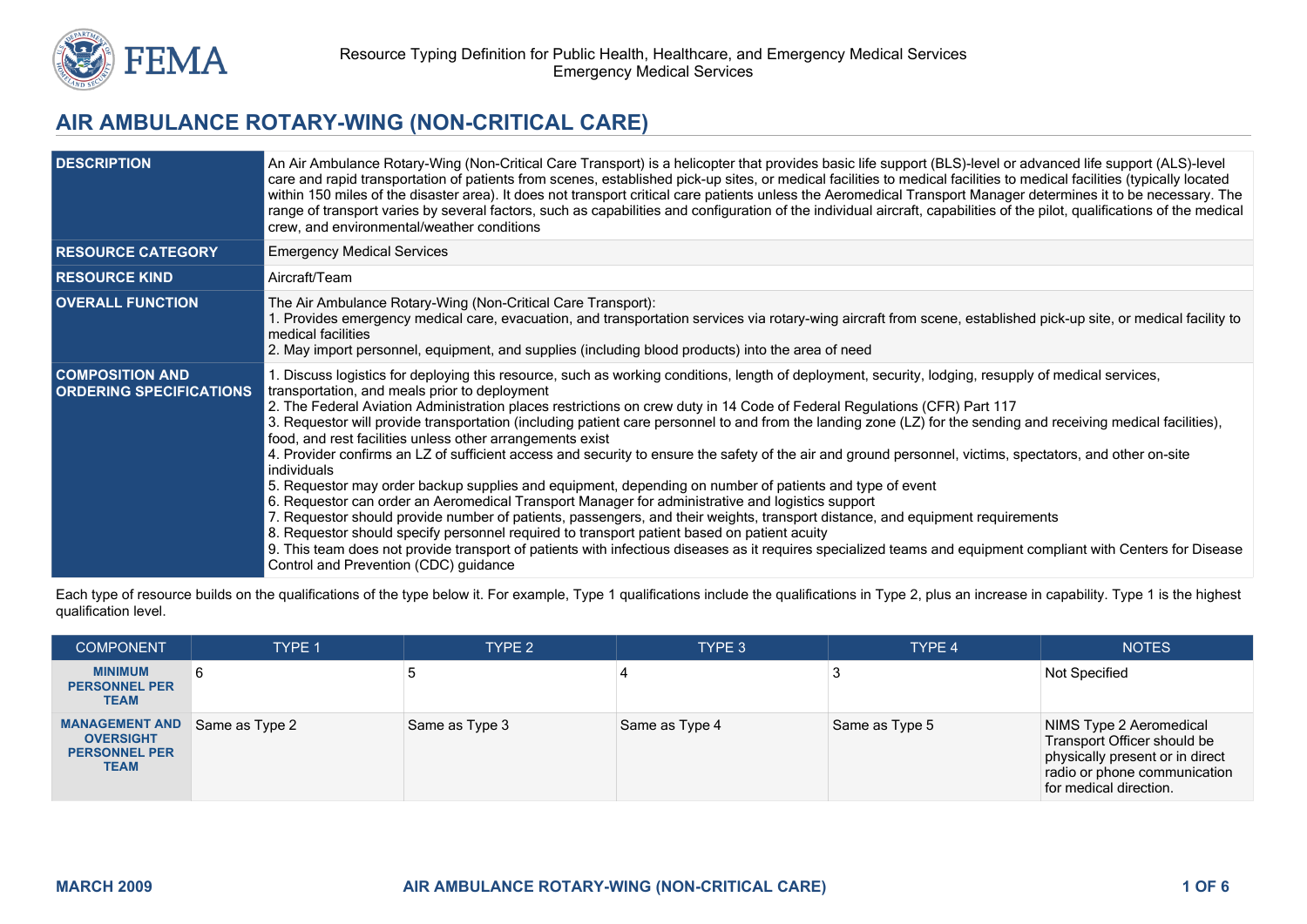

| <b>COMPONENT</b>                                                                       | TYPE 1                                                                                                                                                                           | TYPE 2                                                                                                                                                                           | TYPE 3                             | TYPE 4            | <b>NOTES</b>                                                                                                                                                                                                                                                                                                                                                                                                                                                                                                                                                                                                                                                                                                                                                                                                                                                                        |
|----------------------------------------------------------------------------------------|----------------------------------------------------------------------------------------------------------------------------------------------------------------------------------|----------------------------------------------------------------------------------------------------------------------------------------------------------------------------------|------------------------------------|-------------------|-------------------------------------------------------------------------------------------------------------------------------------------------------------------------------------------------------------------------------------------------------------------------------------------------------------------------------------------------------------------------------------------------------------------------------------------------------------------------------------------------------------------------------------------------------------------------------------------------------------------------------------------------------------------------------------------------------------------------------------------------------------------------------------------------------------------------------------------------------------------------------------|
| <b>SUPPORT</b><br><b>PERSONNEL PER</b><br><b>TEAM</b>                                  | Same as Type 2, PLUS:<br>1 - NIMS Type 2 Registered<br>Nurse, NIMS Type 1 Air Medical<br>Transport Paramedic, or NIMS<br>Type 1, 2, or 3 Aeromedical<br><b>Transport Officer</b> | Same as Type 3, PLUS:<br>1 - NIMS Type 2 Registered<br>Nurse, NIMS Type 1 Air Medical<br>Transport Paramedic, or NIMS<br>Type 1, 2, or 3 Aeromedical<br><b>Transport Officer</b> | Same as Type 4, PLUS:<br>1 - Pilot | Same as Type 5    | 1. Type 6 aircraft may upgrade<br>to Type 1-5 capability with<br>appropriate ALS/BLS<br>personnel/equipment<br>augmentation.<br>2. NIMS Type 2 Registered<br>Nurse has specialty in flight<br>nursing.<br>3. Requestor should<br>communicate needs in advance<br>regarding special patient<br>populations with high-acuity<br>needs, such as neonatal and<br>pediatric transfers, heart-lung<br>bypass support, invasive<br>monitoring, and high-risk<br>obstetrics, to ensure that the<br>equipment and crew are<br>mission-capable.<br>4. Requestor, provider, or<br>Authority Having Jurisdiction<br>(AHJ) may increase pilots based<br>on mission needs, aircraft type,<br>and flying conditions.<br>5. Additional aircrew may<br>include non-medical personnel<br>for flight assistance and aircraft<br>maintenance purposes.<br>6. The pilot is not a NIMS typed<br>position. |
| <b>PATIENT LOAD</b><br><b>CAPACITY PER</b><br><b>TEAM</b>                              | 10 litter patients                                                                                                                                                               | 4 litter patients                                                                                                                                                                | 1 litter patient                   | 2 litter patients | Not Specified                                                                                                                                                                                                                                                                                                                                                                                                                                                                                                                                                                                                                                                                                                                                                                                                                                                                       |
| <b>PATIENT CARE AND</b><br><b>MEDICAL LEVEL</b><br><b>EQUIPMENT PER</b><br><b>TEAM</b> | Same as Type 2                                                                                                                                                                   | Same as Type 3                                                                                                                                                                   | ALS supplies and equipment         | Same as Type 5    | 1. ALS equipment for high-acuity<br>patients is mission-specific and<br>may include: IV pumps, invasive<br>monitoring, pressure support<br>devices, specialized<br>medications, and fetal<br>monitoring.<br>2. A Type 4 Aircraft may<br>upgrade to Type 3 with fully<br>equipped and certified ALS<br>provider (non-crew member).                                                                                                                                                                                                                                                                                                                                                                                                                                                                                                                                                   |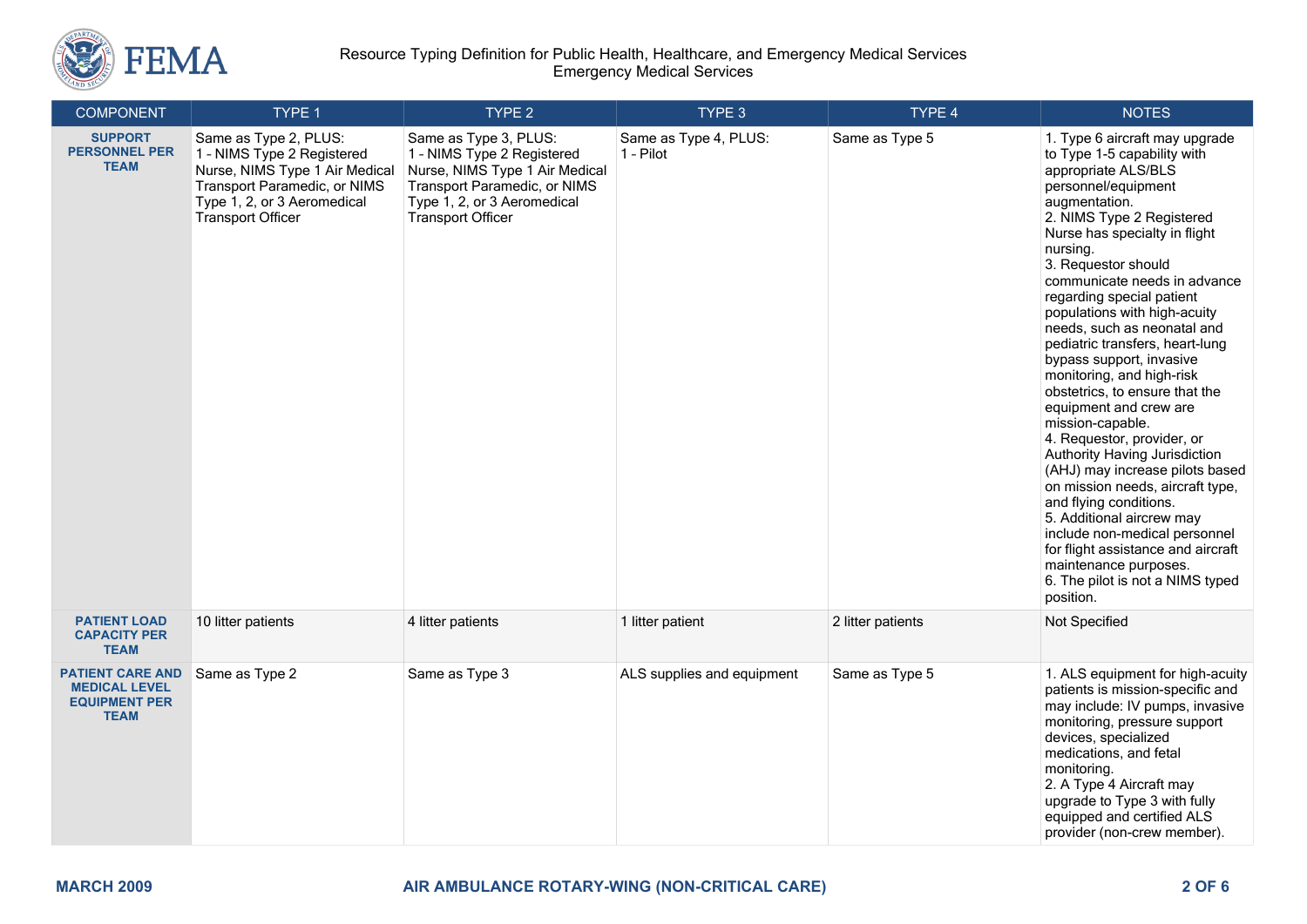

### Resource Typing Definition for Public Health, Healthcare, and Emergency Medical Services Emergency Medical Services

| <b>COMPONENT</b>                                                                                             | <b>TYPE 1</b>  | TYPE 2         | TYPE 3         | TYPE 4         | <b>NOTES</b>                                                                                                                                                                                              |
|--------------------------------------------------------------------------------------------------------------|----------------|----------------|----------------|----------------|-----------------------------------------------------------------------------------------------------------------------------------------------------------------------------------------------------------|
| <b>PERSONAL</b><br><b>PROTECTIVE</b><br><b>EQUIPMENT (PPE)</b><br><b>EQUIPMENT PER</b><br><b>TEAM MEMBER</b> | Same as Type 2 | Same as Type 3 | Same as Type 4 | Same as Type 5 | The following standards address<br>PPE: Occupational Safety and<br>Health Administration (OSHA)<br>29 CFR Part 1910.134:<br><b>Respiratory Protection and Part</b><br>1910.1030: Bloodborne<br>Pathogens. |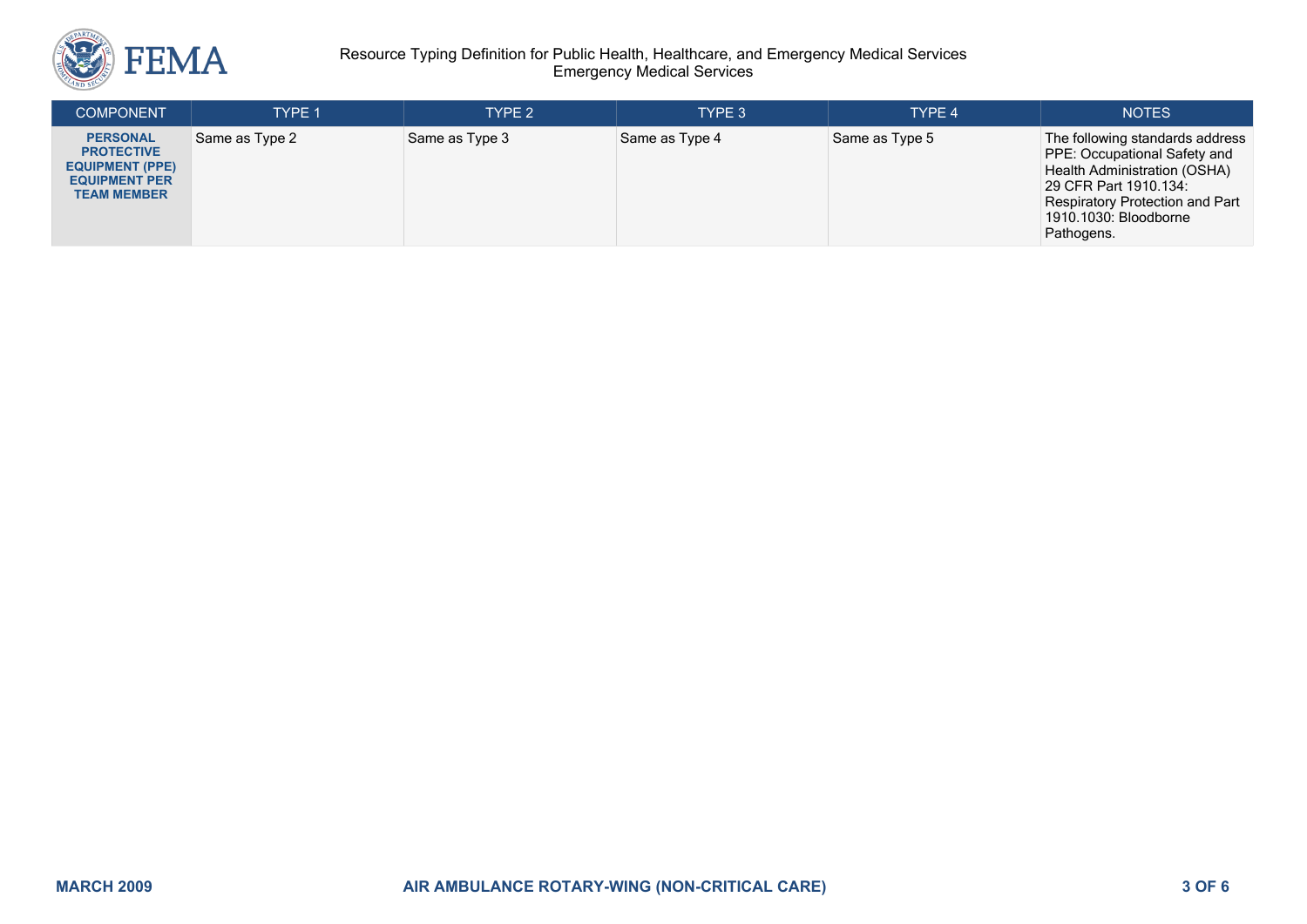

#### Resource Typing Definition for Public Health, Healthcare, and Emergency Medical Services Emergency Medical Services

| <b>COMPONENT</b>                                                                 | TYPE 5                                                                                                                                                        | TYPE 6                                                   | <b>NOTES</b>                                                                                                                                                                                                                                                                                                                                                                                                                                                                                                                                                                                                                                                                                                                                                                                                                                                                        |
|----------------------------------------------------------------------------------|---------------------------------------------------------------------------------------------------------------------------------------------------------------|----------------------------------------------------------|-------------------------------------------------------------------------------------------------------------------------------------------------------------------------------------------------------------------------------------------------------------------------------------------------------------------------------------------------------------------------------------------------------------------------------------------------------------------------------------------------------------------------------------------------------------------------------------------------------------------------------------------------------------------------------------------------------------------------------------------------------------------------------------------------------------------------------------------------------------------------------------|
| <b>MINIMUM</b><br><b>PERSONNEL PER</b><br><b>TEAM</b>                            | 3                                                                                                                                                             | 1                                                        | Not Specified                                                                                                                                                                                                                                                                                                                                                                                                                                                                                                                                                                                                                                                                                                                                                                                                                                                                       |
| <b>MANAGEMENT AND</b><br><b>OVERSIGHT</b><br><b>PERSONNEL PER</b><br><b>TEAM</b> | 1 - National Incident<br>Management System (NIMS)<br><b>Type 2 Aeromedical Transport</b><br>Officer                                                           | Not Specified                                            | NIMS Type 2 Aeromedical<br>Transport Officer should be<br>physically present or in direct<br>radio or phone communication<br>for medical direction.                                                                                                                                                                                                                                                                                                                                                                                                                                                                                                                                                                                                                                                                                                                                 |
| <b>SUPPORT</b><br><b>PERSONNEL PER</b><br><b>TEAM</b>                            | Same as Type 6, PLUS:<br>1 - NIMS Type 2 Registered<br>Nurse, Air Medical Transport<br>Paramedic, or NIMS Type 1, 2,<br>or 3 Aeromedical Transport<br>Officer | 1 - Pilot                                                | 1. Type 6 aircraft may upgrade<br>to Type 1-5 capability with<br>appropriate ALS/BLS<br>personnel/equipment<br>augmentation.<br>2. NIMS Type 2 Registered<br>Nurse has specialty in flight<br>nursing.<br>3. Requestor should<br>communicate needs in advance<br>regarding special patient<br>populations with high-acuity<br>needs, such as neonatal and<br>pediatric transfers, heart-lung<br>bypass support, invasive<br>monitoring, and high-risk<br>obstetrics, to ensure that the<br>equipment and crew are<br>mission-capable.<br>4. Requestor, provider, or<br>Authority Having Jurisdiction<br>(AHJ) may increase pilots based<br>on mission needs, aircraft type,<br>and flying conditions.<br>5. Additional aircrew may<br>include non-medical personnel<br>for flight assistance and aircraft<br>maintenance purposes.<br>6. The pilot is not a NIMS typed<br>position. |
| <b>PATIENT LOAD</b><br><b>CAPACITY PER</b><br><b>TEAM</b>                        | 1 litter patient                                                                                                                                              | No litter patients, any number of<br>ambulatory patients | Not Specified                                                                                                                                                                                                                                                                                                                                                                                                                                                                                                                                                                                                                                                                                                                                                                                                                                                                       |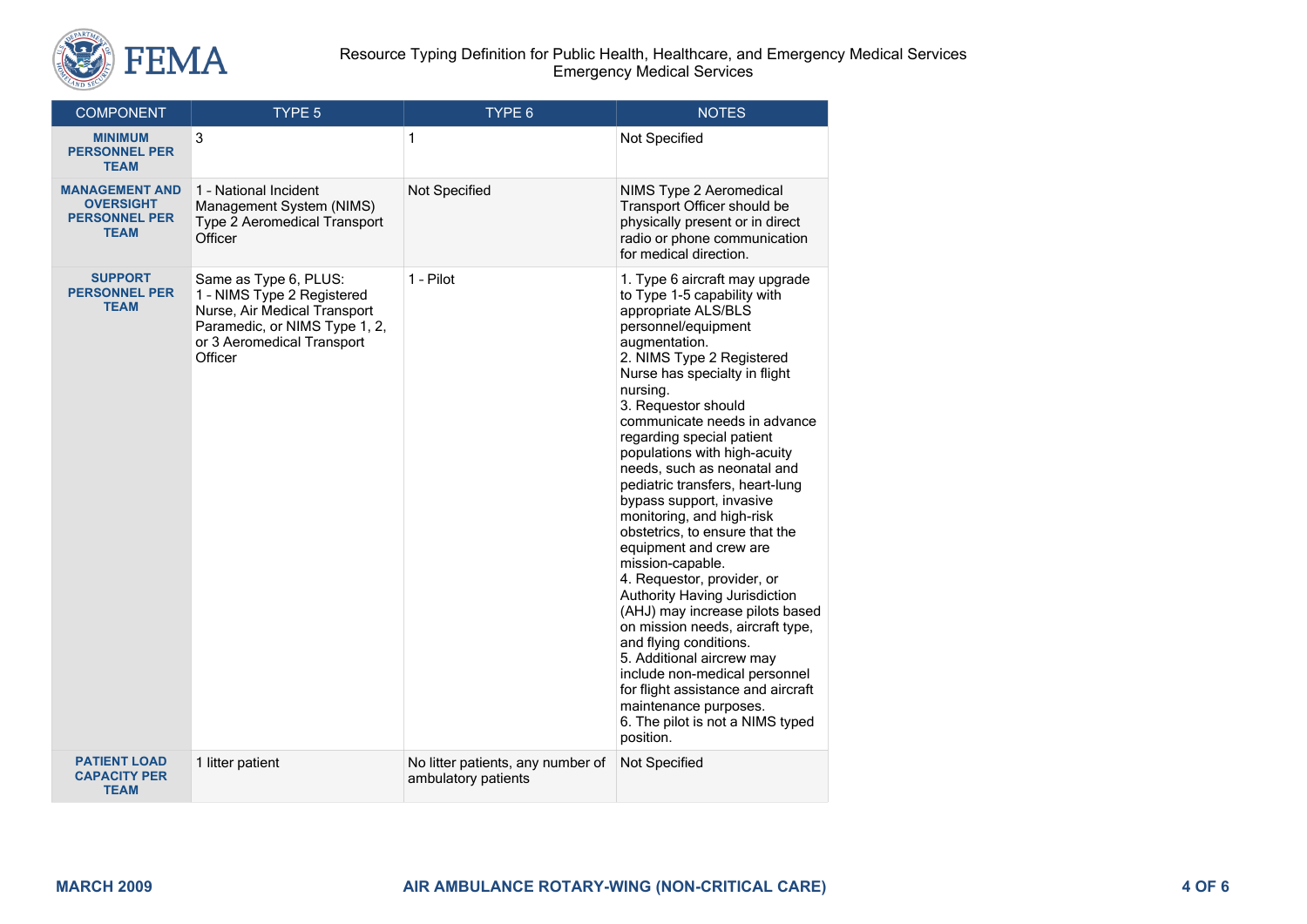

| <b>COMPONENT</b>                                                                                             | TYPE 5                                                                                                                                                                                                                                | TYPE 6                                                                                                                                                              | <b>NOTES</b>                                                                                                                                                                                                                                                                                                                      |
|--------------------------------------------------------------------------------------------------------------|---------------------------------------------------------------------------------------------------------------------------------------------------------------------------------------------------------------------------------------|---------------------------------------------------------------------------------------------------------------------------------------------------------------------|-----------------------------------------------------------------------------------------------------------------------------------------------------------------------------------------------------------------------------------------------------------------------------------------------------------------------------------|
| <b>PATIENT CARE AND</b><br><b>MEDICAL LEVEL</b><br><b>EQUIPMENT PER</b><br><b>TEAM</b>                       | 1. Non-critical care supplies and<br>equipment<br>2. Onboard power inverter<br>capable of converting aircraft<br>current for use with specialized<br>medical equipment (such as<br>intra-aortic balloon pump or<br>neonatal isolette) | Not Specified                                                                                                                                                       | 1. ALS equipment for high-acuity<br>patients is mission-specific and<br>may include: IV pumps, invasive<br>monitoring, pressure support<br>devices, specialized<br>medications, and fetal<br>monitoring.<br>2. A Type 4 Aircraft may<br>upgrade to Type 3 with fully<br>equipped and certified ALS<br>provider (non-crew member). |
| <b>PERSONAL</b><br><b>PROTECTIVE</b><br><b>EQUIPMENT (PPE)</b><br><b>EQUIPMENT PER</b><br><b>TEAM MEMBER</b> | Same as Type 6                                                                                                                                                                                                                        | PPE is mission-specific and may<br>include:<br>1. Protective footwear<br>2. Protective clothing<br>3. Gloves<br>4. Masks<br>5. Respirators<br>6. Hearing Protection | The following standards address<br>PPE: Occupational Safety and<br>Health Administration (OSHA)<br>29 CFR Part 1910.134:<br><b>Respiratory Protection and Part</b><br>1910.1030: Bloodborne<br>Pathogens.                                                                                                                         |